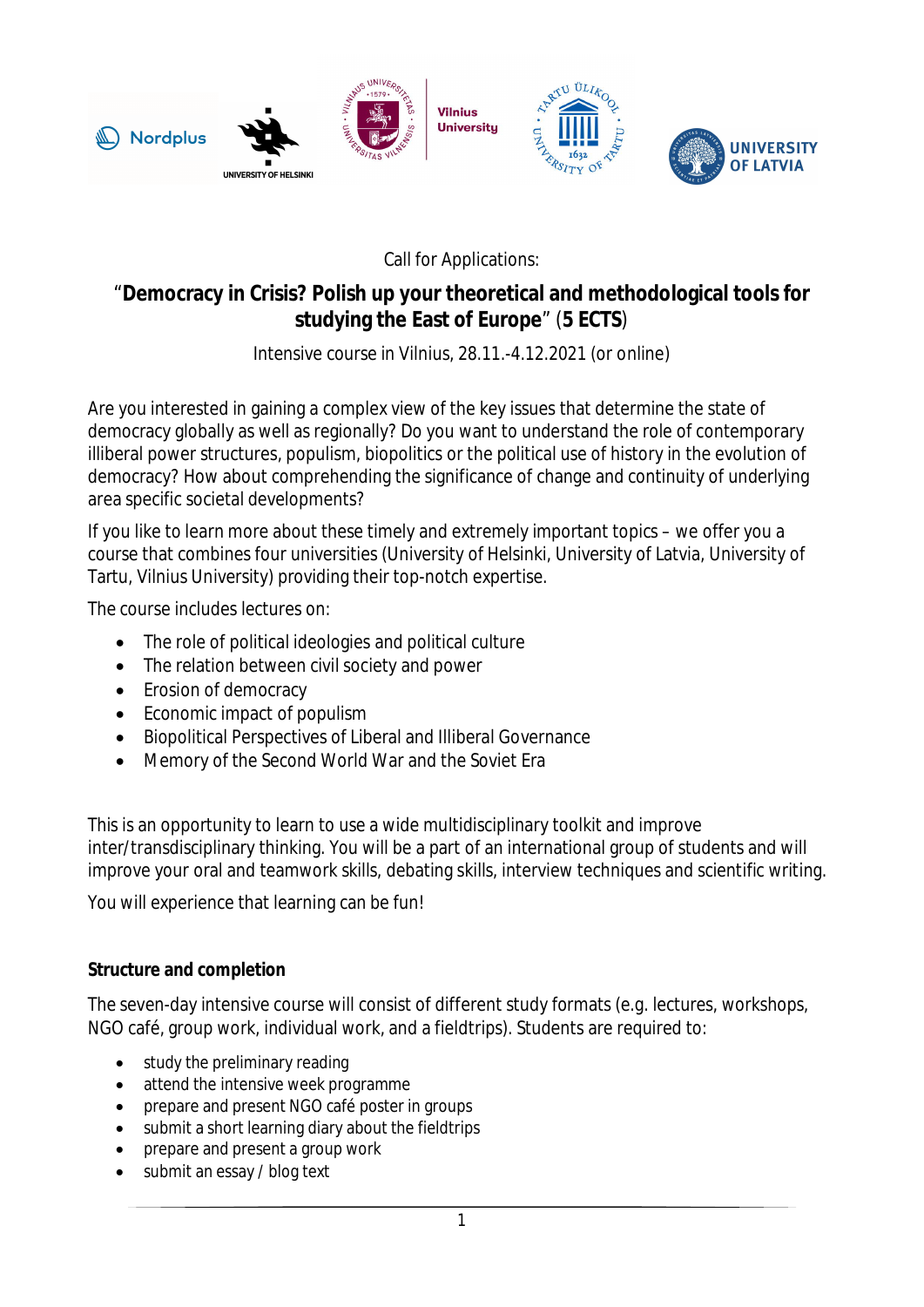

**Applications and expenditures**

The intensive course is jointly conducted by the

- University of Helsinki, Aleksanteri Institute,
- Vilnius University, Institute of International Relations and Political Science,
- University of Latvia, Master's Program in European Studies and Economic Diplomacy, and
- University of Tartu, Johan Skytte Institute of Political Studies.

The course is part of the Nordplus funded project "Baltic-Nordic Network for the Advancement of Methodology in Area Studies (BAMSE 2020)". You can find more info at the BAMSE network website.

Master's students and advanced bachelor's students of the universities listed above can apply. There are five places per university, except for the Vilnius University, from where 10 students can participate. Participants are selected by respective universities.

There are no tuition fees. Students from Latvia, Estonia and Finland receive a BAMSE 2020 grant for travel and living expenses. Accommodation will be arranged by the Vilnius University. Participants are expected to take care of their insurance themselves.

The course can be accepted to the following study programs:

- Vilnius University
	- o Eastern European and Russian Studies
	- o Contemporary Political Studies
	- o Politics and Media
- University of Latvia
	- o European Studies and Economic Diplomacy
	- o International Economics and Commercial Diplomacy
	- o Baltic Sea Region Studies
- University of Tartu
	- o International Relations and Regional Studies (IRRS)
	- o EU-Russia Studies (EURUS)
	- o European Studies (EÕM)
	- o Politics and Governance in the Digital Age (PGD)
- University of Helsinki / Aleksanteri Institute
	- o Specialization studies in ECEBB studies (ALKU-IK533)
	- o East Central European, Balkan and Baltic Societies and Cultures (ALKU-E313)
	- o Expertise in Russian and Eastern European Studies (ExpREES) optional studies
	- o Master's Programme in European and Nordic Studies, Optional methods course (ENS-308)
	- o International MA programme in Russian Studies (MARS) optional studies

**Note:** Due to the ongoing Covid-19 pandemic we might have to move the course online depending on the pandemic situation.